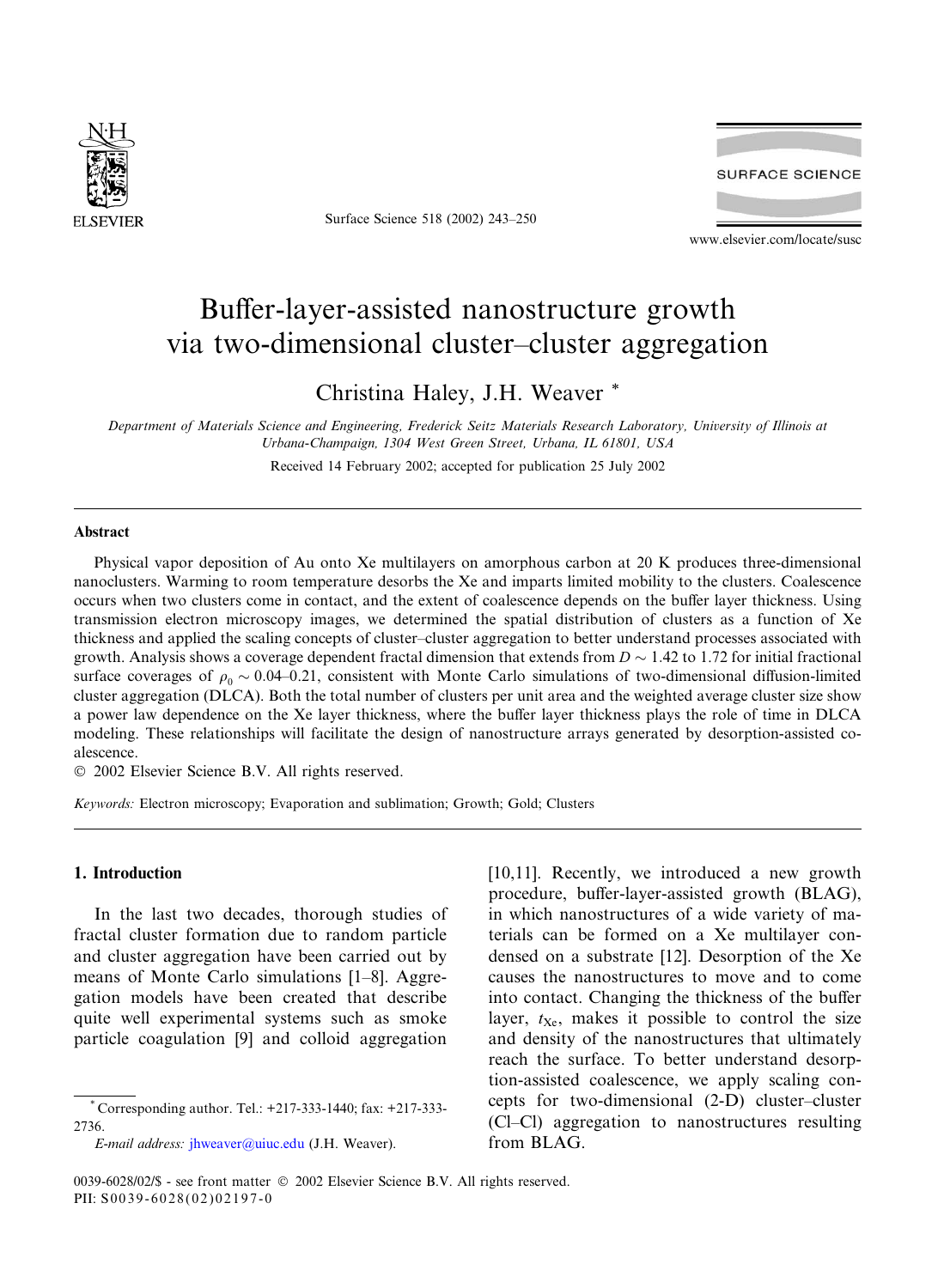The Cl–Cl aggregation model considers a 2-D lattice with a finite number of sites. A fraction of the sites are initially picked at random and occupied, giving an initial fractional surface coverage,  $\rho_0$ . Particles at nearest-neighbor sites are considered to belong to one cluster. Clusters and single particles are selected at random, moved by one or more lattice spacing(s) in a random direction, and merged if one contacts another (occupies a nearest neighbor site). Only one large aggregate remains in the limit of long time [3,4]. The probability that clusters merge differentiates the three most common Cl–Cl aggregation models. A sticking probability of unity is used in diffusion-limited cluster aggregation (DLCA) and ballistic cluster aggregation (BCA) in which clusters diffuse via random walks and follow linear trajectories, respectively. The sticking probability is much less than unity for reaction-limited cluster aggregation (RLCA); as a result, clusters investigate numerous sticking configurations before one is chosen at random. RLCA permits greater cluster penetration into the growing structure, which results in a denser aggregate and a slower aggregation rate as compared to DLCA and BCA. Consequently, the geometric and dynamic properties of structures are specific to the method of aggregation. Structures formed via RLCA, for example, grow exponentially in time with a 2-D fractal dimension of approximately 1.55 while structures formed via DLCA grow with a power law dependence on time and exhibit a fractal dimension of only 1.44 in the low coverage limit [13–16].

In this paper, we analyze Au structures formed by BLAG using geometric and dynamic scaling techniques for Cl–Cl aggregation. Using transmission electron microscopy (TEM) images, we determine the fractal dimension of structures with a correlation of the cluster area to the average radius. Dynamic behavior is considered in terms of the dependence of the average cluster size and density on the Xe buffer layer thickness. The results show that (i) BLAG nanostructures obey geometric scaling with a fractal dimension from  $D \sim 1.42$  to 1.72 for  $\rho_0 \sim 0.04$  to 0.21, and (ii) the weighted average cluster size grows as  $S \sim t_{\text{Xe}}^z$ while the density of structures decays as  $N \sim t_{\text{Xe}}^{-z}$ with  $z \sim 2$ . These results are consistent with 2-D

DLCA simulations in which a fractal dimension of 1.44–1.75 is reported for  $\rho_0$  from the dilute limit to  $\sim$ 0.25 [3,17], and dynamic behavior is described by a power law dependence on time. We conclude that Xe desorption-assisted coalescence can be described by 2-D DLCA, and the scaling expressions give predictive capabilities for the growth of nanostructures with BLAG.

### 2. Experimental

The nanostructures were prepared in an ultrahigh vacuum chamber equipped with a closed cycle He refrigerator and a cold finger. Amorphous carbon films (20–30 nm in thickness), supported on copper grids, were mounted directly onto the cold finger. After a brief bakeout, the typical chamber operating pressure was  $\sim 2 \times 10^{-10}$  Torr, and the samples were cooled to  $20 \pm 5$  K. Buffer layers of solid Xe were formed by exposure to 20– 1200 L of Xe (99.995%) where  $1 L = 10^{-6}$  Torrs. The resulting Xe films ranged in thickness,  $t_{\text{Xe}}$ , from approximately 4–215 ML.  $^1$  After Xe overlayer growth, the samples were exposed to a flux of Au atoms from a thermal source (deposition rate  $\sim$  0.6–1 Å min<sup>-1</sup>) resulting in a distribution of clusters on the Xe surface.

Xe desorption is negligible during Au atom impingement and cluster formation (even though the arrival energy of Au atoms from a 1350 K source is  $\sim 0.18$  eV atom<sup>-1</sup>, the cohesive energy of bulk Au is  $\sim$ 3.81 eV atom<sup>-1</sup>, and the cohesive energy of Xe is  $\sim 0.17$  eV atom<sup>-1</sup>) since the buffer layer is effective in transferring the thermal energy released. Pressure increases corresponding to desorption of more than 0.01 ML Xe were not observed during Au evaporation. Though stable, the buffer layer should not be envisioned as static during atom impingement and cluster formation since clusters that form are three-dimensional (3-D),

 $1$  Correcting the ion gauge reading for its sensitivity to Xe and assuming a sticking coefficient of unity at 20 K gives a Xe growth rate of 1 ML per  $\sim$ 5.5 L exposure, where 1 ML =  $10^{15}$ atoms  $\text{cm}^{-2}$  and  $1 \text{ L} = 10^{-6} \text{ Torr s.}$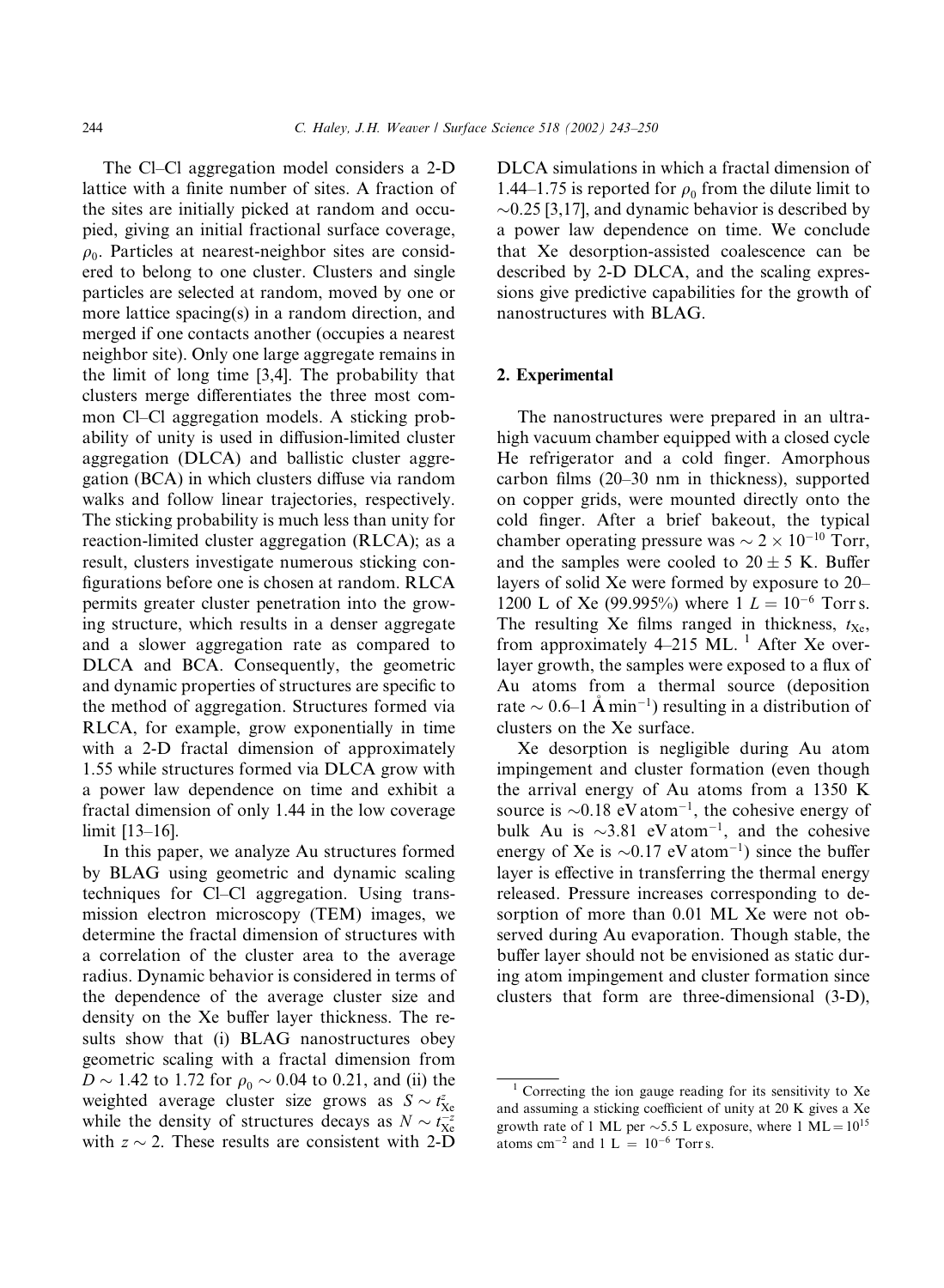displace surface atoms, penetrate into the Xe surface, and are decorated with Xe.  $2^{3}$ 

Following their formation, the clusters were delivered to the carbon substrate by warming the sample and desorbing the Xe. It is during this desorption period that clusters are mobile and coalescence can occur. The sample warmed at 7  $K \text{ min}^{-1}$  from 20 to 50 K and at approximately 1  $K$  min<sup>-1</sup> from 50 K to room temperature via black body radiation and back-side conduction when the closed cycle refrigerator was turned off. Xenon thermal desorption data show that significant desorption does not occur until the multilayer desorption temperature of  $63 \pm 5$  K is reached. With the current warm-up protocol, this occurs within 15 min. The time interval for desorption depends on  $t_{\text{Xe}}$ ; it occurs over a period of approximately 5 min for a 60 ML buffer layer. A faster warm-up procedure in which cold samples were removed from the cold head with a room temperature transfer arm generated similar cluster distributions [20].

The samples were ultimately removed from the growth chamber and imaged at room temperature with a Philips CM12 TEM operating at 120 kV. Imaging was typically undertaken within 48 h, but a time delay is not important since the same cluster density and size distribution were not observed when imaging was undertaken 3 h or 1 year

after sample preparation. <sup>4</sup> Hence, additional diffusion and aggregation of clusters on the amorphous carbon substrate is negligible. On the time scale of the TEM observations, we found no electronbeam-induced cluster rearrangement. This indicates that the effective conductivity of the system, including the contact between the nanostructures and the substrate, is sufficient to dissipate any energy absorbed from the electron beam.

# 3. Results and discussion

Fig. 1 shows the results of cluster rearrangement and coalescence following desorption of  $t_{Xe} = 4-215$  ML. In each case, the amount of deposited Au was 5 A. Fig. 1(a) represents growth on the thinnest buffer layer studied, 4ML. Previous STM studies [20] have shown that 4ML Xe is sufficient to buffer the substrate. It is also thin enough that desorption does not significantly change the cluster size and distribution (there is not enough perturbation to cause aggregation). Accordingly, we take the size and density of clusters in Fig. 1(a) to represent the initial cluster distribution *on the buffer* for  $5 \text{ Å}$  Au depositions, regardless of  $t_{\text{Xe}}$ . The density of clusters in Fig. 1(a) is  $4.6 \times 10^{11}$  cm<sup>-2</sup>, and the average cluster radius is approximately  $37 \text{ Å}$ . The fraction of the Xe surface covered by clusters for 5 A Au depo sitions is  $\rho_0 \sim 0.21$ ; the average nanostructure contains approximately 6300 atoms and has a height of  $\sim$ 25 A.

For comparison, Huang et al. [20] reported a cluster density of  $1 \times 10^{12}$  cm<sup>-2</sup> with an average cluster height of 6 A following depositions of 0.2 A Ag on 4 ML Xe on Si(1 1 1)-7  $\times$  7. As expected from nucleation theory [22], the cluster density varied as  $N^3 = 3R\vartheta/D$  where N is the number density of stable islands, R is the deposition rate,  $\vartheta$ is the total coverage, and  $D$  is the surface diffusion

<sup>2</sup> Waddill et al. [18] showed that the Xe 4d photoemission features were broadened upon cluster formation. This reflects the fact that Xe would wet the clusters and adopt the vacuum level energy reference of the clusters. Broadening reflects the many inequivalent local work functions on the cluster/Xe surface.<br><sup>3</sup> Ohno et al. [19] also reported the sinking of large Ag

clusters with time due to attractive dispersion forces with the substrate. For a 10 ML buffer at 50 K, a time interval of 4h was sufficient for 2 nm clusters to sink to the Xe–GaAs interface. This van der Waals attraction is most significant for thin Xe films ( $\sim$ 4–14 ML in thickness). For  $t_{\text{Xe}} = 60$  ML, we found that there were no changes in the final density or cluster size distribution, following Xe desorption, for clusters that were allowed to rest on the Xe surface at 20 K for intervals of 1 min to 10 h. Were there significant sinking, then the effective thickness of the buffer layer would be smaller than 60 ML and desorption-assisted coalescence would have been less effective.

<sup>4</sup> Chey et al. [21] studied the decay of Ag nanostructures delivered to  $Ag(111)$ . In that case, time was an important parameter, and the decay of multilayer Ag islands could be followed over the course of several hours. Decay was facilitated by the low barrier for interlayer transport and the high diffusivity of Ag on Ag(1 1 1) at room temperature.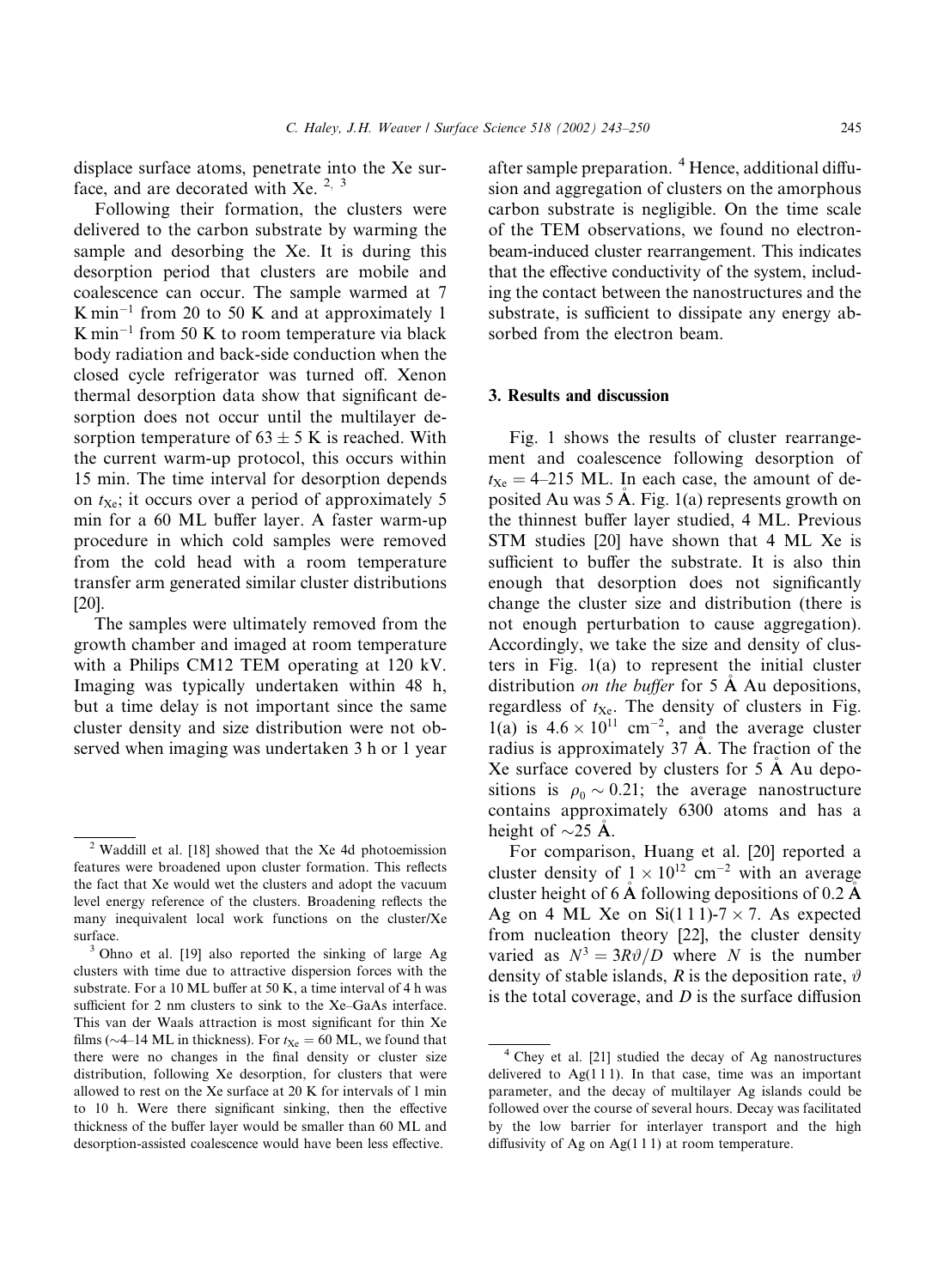

Fig. 1. Nanostructures produced when 5 Å Au was deposited on buffer layers thicknesses,  $t_{Xe}$ , of (a) 4 ML, (b) 20 ML, (c) 30 ML, (d) 60 ML, (e) 110 ML, and (f) 215 ML on amorphous carbon at 20 K. Imaging was done at room temperature. Desorption-assisted coalescence increases with  $t_{Xe}$  resulting in distributions of fractal structures. All images are 500  $\times$  500 nm<sup>2</sup>.

coefficient of adatoms. The weak dependence of the density on the amount deposited for 0.2–0.5 A Ag reflects the slow deposition rate and an adatom mobility that was sufficient for most adatoms to reach existing nuclei. In our case, continued deposition to  $5 \text{ Å}$  allows these islands to grow further, and their density decreases as coalescence occurs for those that are close together. Coalescence is confirmed by Fig. 1(a) which shows elongated islands with non-uniform thickness. One can speculate that the islands growing on a buffer of only 4ML thickness ultimately displace the Xe and make contact with the substrate, even before desorption.

Huang et al. [20] were the first to show that desorption-assisted coalescence increases with buffer layer thickness. Fig. 1(b) reveals that cluster coalescence for 5 A Au and 20 ML Xe reduces the density almost five-fold to approximately  $1 \times 10^{11}$  $\text{cm}^{-2}$ . The fact that the surface covered by Au

remains nearly constant at  $\rho \sim 0.19$  indicates that coalescence results from motion that is largely parallel to the Xe surface. The result is that the structures in Fig.  $1(a)$ –(b) have nearly constant heights of  $\sim$ 25 Å. The irregular shapes reflect competition between thermodynamics, which favors equilibrium structures with minimal surface areas, and kinetics that imposes constraints due to low temperature and short times prior to contact with the carbon substrate.

Fig.  $1(c)$ –(f) show the extent of cluster coalescence following desorption of 30, 60, 110, and 215 ML of Xe. As can be seen, the morphologies are more irregular with lower surface coverage for  $t_{\text{Xe}}$ above 30 ML in thickness. Desorption of these thicker buffer layers generates more cluster movement and larger structures. As a result, the density of structures decreases from 2.4  $\times$  10<sup>10</sup> for  $t_{\text{Xe}} = 30$ ML to  $3.2 \times 10^8$  cm<sup>-2</sup> for  $t_{\text{Xe}} = 215$  ML.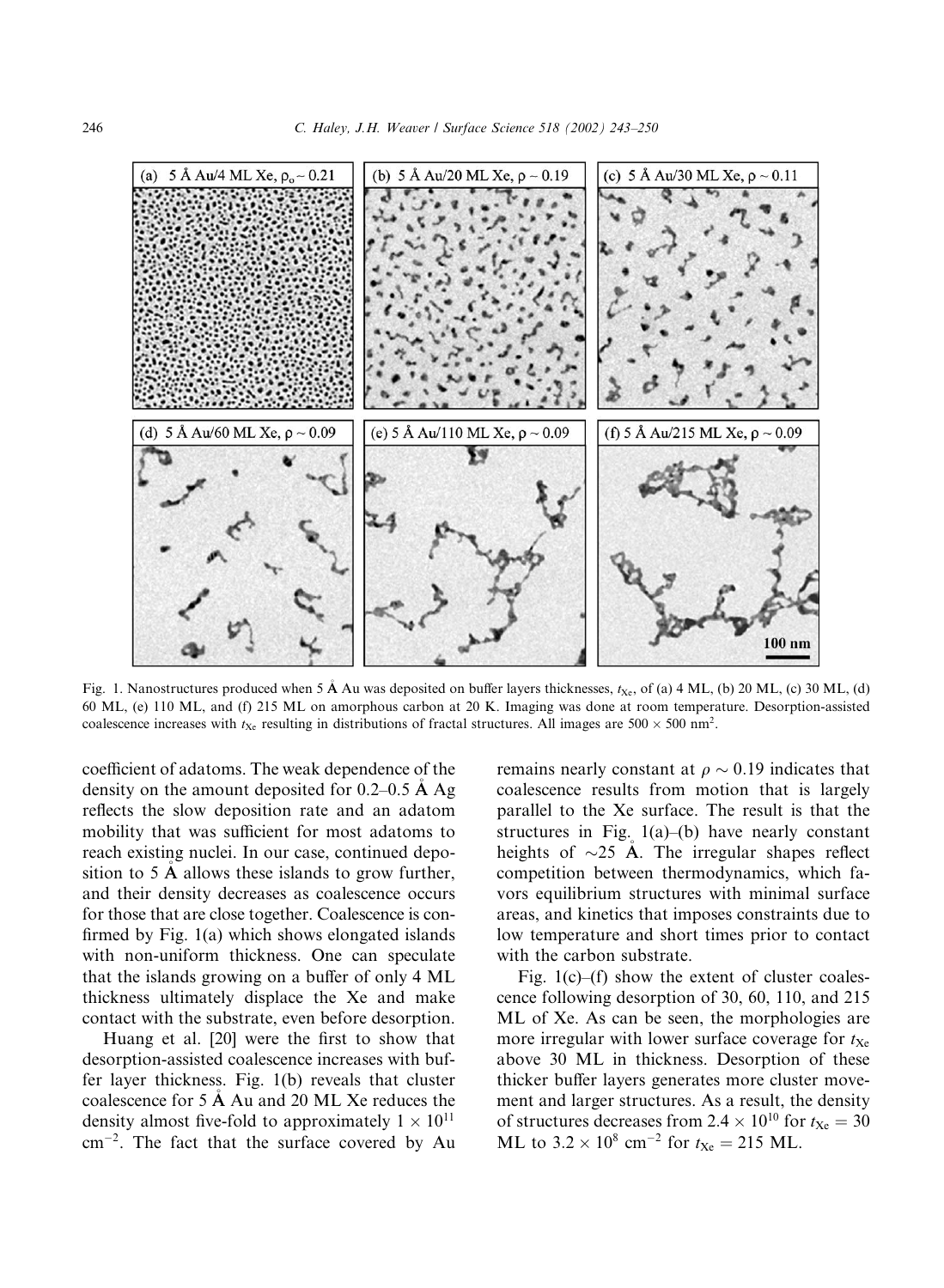From the reduced surface coverage, we infer a two-fold increase in height in Fig. 1(c)–(f) relative to Fig. 1(a)–(b), from  $\sim$ 25 to 50 A. This is consistent with a two-fold increase in height in the same buffer layer thickness range for 8 A Au de posited onto graphite. Using scanning tunneling microscopy, we measured nanostructure average height increases from approximately 50 Å for 20 ML Xe to 100 A for 60 ML Xe. The height in crease suggests a transition that allows structure rearrangement during coalescence, i.e., such events occur far enough away from the substrate that structural arrangement is possible before impact. Additional rearrangement on a short length scale is evident from the thickness variations for the extended structures in Fig.  $1(d)$ –(f). While these thickening events are outside the realm of conventional 2-D cluster–cluster aggregation models, a comparison with the models is useful to demonstrate that desorption-assisted coalescence is in accordance with random cluster aggregation.

#### 3.1. Fractal geometry

The fractal dimension of structures formed by BLAG can be calculated with the relationship  $s \propto R^D$  where s is the area covered by each structure, R is the average distance from the center of mass of a structure to its perimeter, and  $D$  is the fractal dimension. Accordingly, a linear fit to a logarithmic plot of  $s$  versus  $R$  should yield the fractal dimension of an assembly of nanostructures. As a check of our procedure in determining s and R, we analyzed 40 clusters from a digitized image of a 2-D DLCA Monte Carlo simulation from Ref. [17]. Our calculated fractal dimension was  $1.76 \pm 0.02$ , in agreement with the reported value of  $1.75 \pm 0.07$  [17].

Analysis of the fractal dimension of BLAG nanostructures is presented in Fig. 2 for 4635 nanostructures generated by desorption-assisted coalescence for 5 A Au depositions, as in Fig. 1(b)–(f). Linear behavior holds over two orders of magnitude in measured cluster size. A linear fit to the data, weighted in favor of the larger clusters, yields a fractal dimension of  $D = 1.72 \pm 0.03$ . We have also analyzed the fractal dimension of nanostructures resulting from 1, 3, and  $8 \text{ Å}$  Au depo-



Fig. 2. Power law growth of the average cluster area,  $s$ , as a function of the average cluster radius,  $R$ , for structures in Fig. 1(b)–(f). The data represent a collection of 4635 nanostructures from 10 samples. The linear fit, weighted in favor of the larger structures, gives a fractal dimension of  $1.72 \pm 0.03$ .

sitions on Xe of varying thickness. From thin buffer layer experiments, like Fig. 1(a), the fraction of the Xe buffer covered by Au prior to cluster movement and coalescence was  $\rho_0 \sim 0.04$ , 0.12, and 0.23 for depositions of 1, 3, and 8 A, respec tively. In all cases, structures with irregular geometries like those in Fig. 1 were observed after Xe desorption. Linear fits to logarithmic plots of s versus  $R$  gave  $D$  values of 1.42, 1.59, and 1.65 for depositions of 1, 3, and 8 A, respectively.

A comparison of the fractal dimension of BLAG nanostructures to the three Cl–Cl aggregation models is only possible in the limit of low coverage due to the limited literature for BCA and RLCA simulations. Table 1 summarizes fractal dimensions for  $\rho_0 \ll 1$  from experiment and from Monte Carlo simulations. The RLCA model gives the largest fractal dimension because the small sticking probability allows the greatest degree of cluster penetration into the growing structures. The DLCA model results in the least amount of penetration and the smallest fractal dimension. In the limit of small  $\rho_0$ , the fractal dimension for our BLAG nanostructures,  $D = 1.42 \pm 0.05$ , is closest to that obtained with 2-D DLCA,  $D = 1.44 \pm 0.05$ [3,13].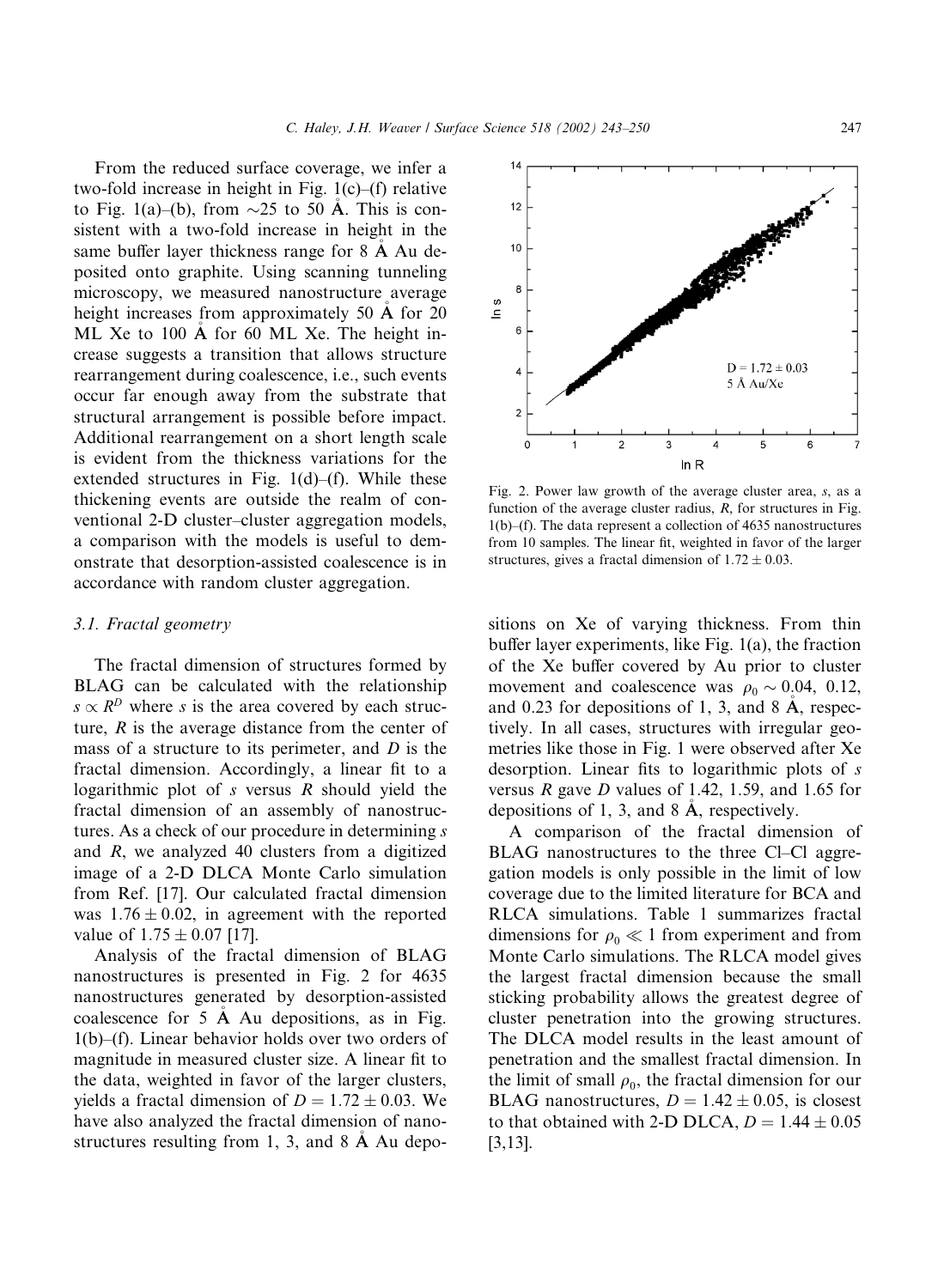Fractal dimensions for  $\rho_0 \ll 1$  from experiment and from 2-D Monte Carlo simulations for diffusion-limited, ballistic, and reaction-limited cluster–cluster aggregation

|                                   | Fractal dimension      |
|-----------------------------------|------------------------|
| Experiment ( $\rho_0 \sim 0.04$ ) | $1.42 + 0.05$          |
| <b>DLCA</b>                       | $1.44 \pm 0.05$ [3,13] |
| <b>BCA</b>                        | $1.51 \pm 0.05$ [13]   |
| <b>RLCA</b>                       | $1.55 \pm 0.05$ [13]   |



Fig. 3. Dependence of the fractal dimension on initial surface coverage,  $\rho_0$ . Filled squares represent our experimental results. Other symbols represent Monte Carlo simulations for 2-D DLCA. The increase in fractal dimension with coverage reflects the rapid growth of branches that capture smaller clusters.

Contrary to BCA and RLCA models, there are many DLCA simulations, including studies beyond the dilute limit, that allow comparison [13,17,23]. From Fig. 3, we see that the experimental dependence of D on  $\rho_0$  continues to be consistent with 2-D DLCA simulations throughout the range of overlap. The observed increase in D with  $\rho_0$  results from the rapid growth of branches that capture smaller clusters. Since the smaller clusters diffuse in the confines of the branches, they have a greater chance of merging in the interior of the larger structure. For a given radius, structures formed at higher coverage occupy more surface area and consequently have a larger fractal dimension. Comparing geometric scaling properties alone, nanostructures generated by desorption-assisted coalescence are consistent with 2-D DLCA.

#### 3.2. Aggregation kinetics

To further compare desorption-assisted coalescence with 2-D DLCA, we can apply DLCA dynamic scaling to BLAG nanostructures. The clustering kinetics of DLCA are described by the time dependence of the weighted average cluster size, S, and the total number of clusters, N. The weighted average cluster size at time  $t$  is defined as  $S(t) = \sum s^2 n_s(t) / \sum sn_s(t)$ , where  $n_s$  is the number of clusters with a size s. Based on DLCA Monte Carlo simulations [15,16], a dynamic scaling function has been proposed that gives a power law increase in time for the weighted average cluster size,  $S(t) \sim t^z$ , and a power law decay in time for the total number of clusters,  $N(t) \sim t^{-z}$ .

Nanostructures produced by buffer layer desorption are not explicitly time-dependent, but their distribution does depend on  $t_{Xe}$  (the average cluster size increases and the cluster density decreases with increasing  $t_{\text{Xe}}$ , Fig. 1). Accordingly, we assume that  $t_{Xe}$  is equivalent to time and compare the observed dynamic scaling with DLCA predictions. If there is equivalency, then logarithmic plots of weighted average cluster size and the number density of clusters versus  $t_{Xe}$  should be linear. Fig. 4(a) shows linear behavior for  $\ln S(t_{\text{Xe}})$ as a function of  $\ln t_{\text{Xe}}$  for  $20 \leq t_{\text{Xe}} \leq 215$  ML for both 1 and 5 A Au depositions where  $\rho_0$  was  $\sim 0.04$ and 0.21, respectively. Fig. 4(b) shows equivalent dependence of  $\ln N(t_{\text{Xe}})$  on  $\ln t_{\text{Xe}}$ . Fits to the high and low coverage data yield  $z \sim 2$  as the exponent that characterizes the nanostructure dependence on the buffer layer thickness for  $\rho_0 \sim 0.04$ –0.21. The dynamic behavior of desorption-assisted coalescence serves as an additional confirmation of its consistency with DLCA.

#### 4. Summary

We have used TEM to examine desorption-assisted coalescence of Au nanostructures on Xebuffered amorphous carbon substrates. To gain insight into the diffusion and capture of the nano-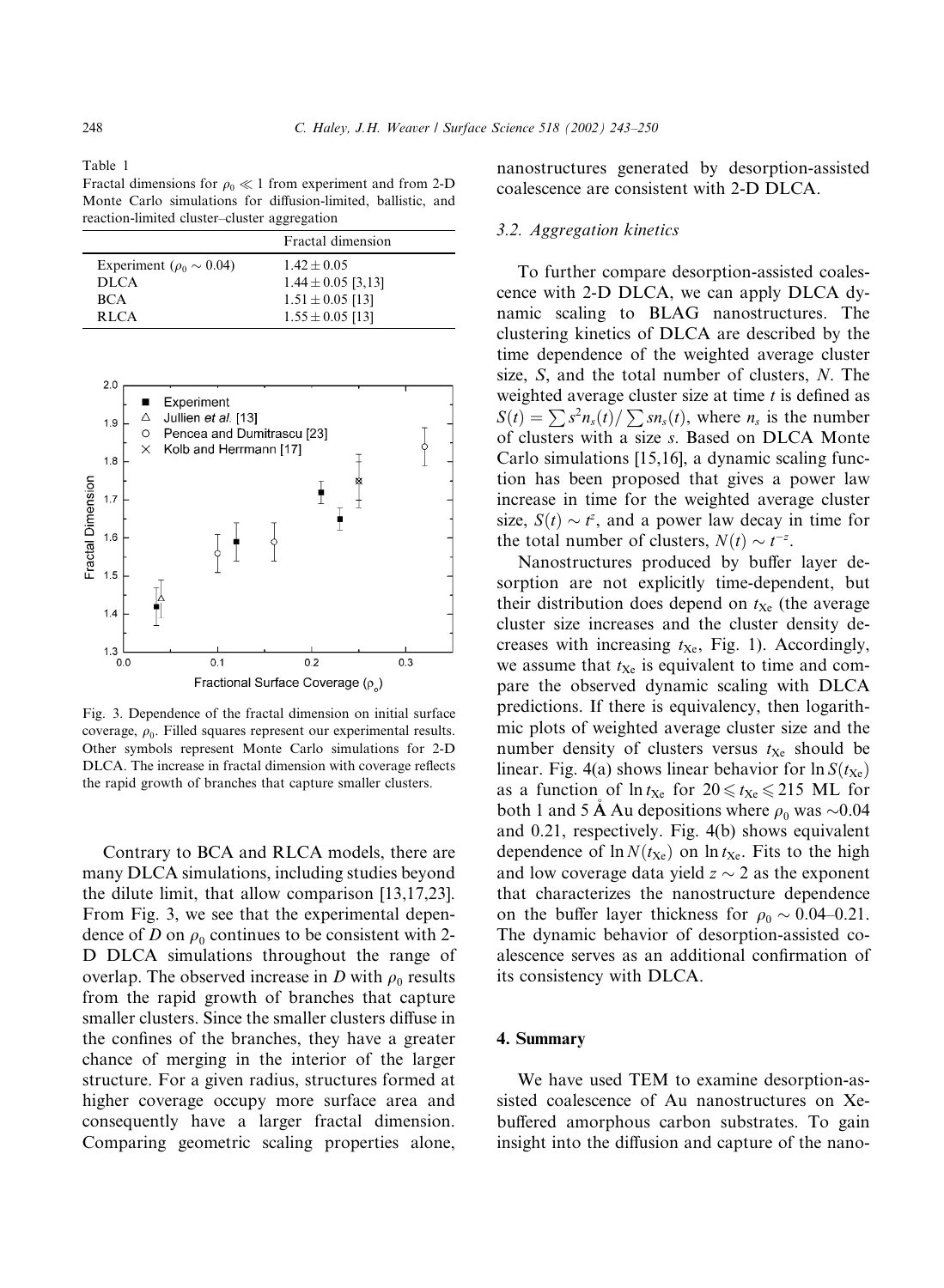

Fig. 4. Kinetics of clustering. The growth of the weighted average cluster size, S (a), and the decay of the average cluster density,  $N$  (b), as a function of buffer layer thickness,  $t_{Xe}$ , for Au depositions of 1  $\AA$  ( $\rho_0 \sim 0.04$ ) and 5  $\AA$  ( $\rho_0 \sim 0.21$ ). The linear fits show power law dependences. The exponent that characterizes the nanostructure dependence on the buffer layer is  $z \sim 2$ .

structures, we determined the fractal dimension for initial surface coverages from  $\rho_0 = 0.04$  ( $D \sim 1.42$ ) to  $\rho_0 = 0.21$  ( $D \sim 1.72$ ). These results are consistent with simulations for 2-D DLCA. Moreover, the results show a strong dependence on the buffer layer thickness, and if we replace time-dependent relationships proposed for DLCA with buffer layer thickness relationships, we find that both the weighted average cluster size and the cluster density show a power law dependence on  $t_{Xe}$  with  $z \sim 2$ . This exponent should describe the dynamic behavior for coverages below the range studied,

but there will be an upper limit to the behavior as the initial coverage approaches the 2-D percolation threshold of  $\rho_0 = 0.59$ .

The insights gained here will be important in future studies seeking controlled nanostructure growth with BLAG. In particular, with a scaled cluster size distribution, a priori selection of the average cluster size and density will be feasible. Moreover, the dynamic scaling exponent  $z$  will be useful in comparing Xe with other buffer layers. Quantitative comparisons may discern whether such systems allow for alternate modes of energy transition through the buffer that could change the initial distribution of clusters and influence coalescence during desorption. It is also interesting to extend these studies to specific systems such as Pd clusters on a CO buffer where CO will chemisorb to the Pd clusters and limit coalescence. In such cases, RLCA may be a better model to describe the geometric and dynamic behavior of cluster coalescence.

#### Acknowledgements

This work was supported by the US Department of Energy under contract number DEFG02- 91ER45439, by the Army Research Office, and by a National Defence Science and Engineering Graduate Fellowship. TEM imaging was carried out in the Center for Microanalysis of Materials of the Frederick Seitz Materials Research Laboratory. We thank V. Antonov for assistance in the Au/Xe/graphite STM study.

## References

- [1] F. Family, D.P. Landau, Kinetics of Aggregation and Gelation, North-Holland, Amsterdam, 1984.
- [2] T.A. Witten, L.M. Sander, Phys. Rev. Lett. 47 (1981) 1400.
- [3] P. Meakin, Phys. Rev. Lett. 51 (1983) 1119.
- [4] M. Kolb, R. Botet, R. Jullien, Phys. Rev. Lett. 51 (1983) 1123.
- [5] P. Meakin, J. Chem. Phys. 83 (1985) 3645.
- [6] P. Meakin, R. Jullien, J. Phys. (Paris) 46 (1985) 1543.
- [7] F. Martinez-Lopez, M.A. Cabrerizo-Vilchez, R. Hildago-Alvarez, Physica A 291 (2001) 1.